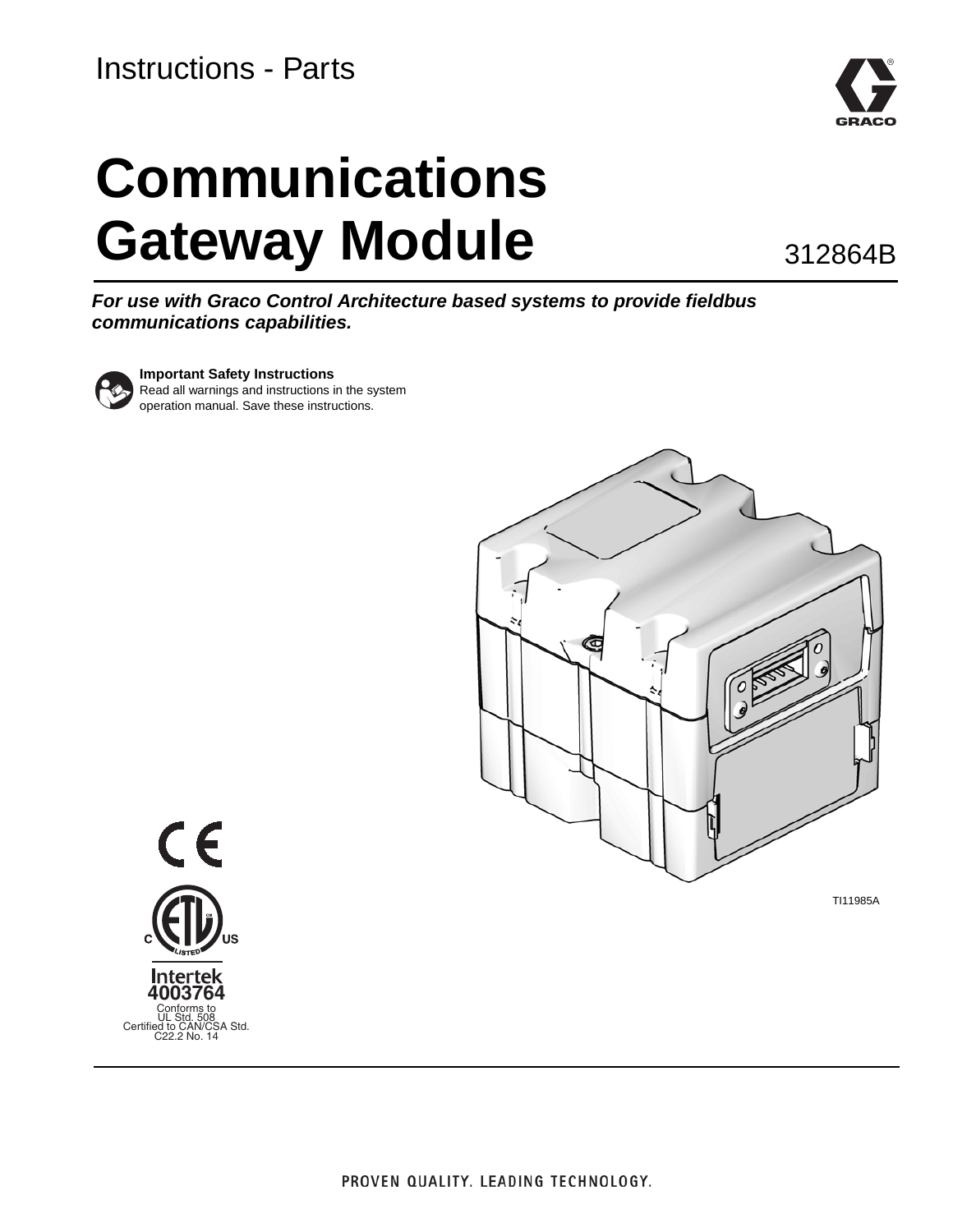## **Contents**

| Component Identification  3 |  |
|-----------------------------|--|
|                             |  |
|                             |  |
|                             |  |
|                             |  |
|                             |  |
| Technical Data  11          |  |
| Graco Standard Warranty  12 |  |
| Graco Information  12       |  |

### <span id="page-1-0"></span>**Models**

| <b>Communications</b><br><b>Gateway Module Part No.</b> | <b>Fieldbus</b>  |
|---------------------------------------------------------|------------------|
| CGMDN0                                                  | <b>DeviceNet</b> |
| CGMEP0                                                  | EtherNet/IP      |
| CGMPB0                                                  | <b>PROFIBUS</b>  |
| CGMPN0                                                  | <b>PROFINET</b>  |

To order replacement parts, see **[Parts](#page-10-0)** on page [11](#page-10-0).

To order installation kits for a Graco Control Architecture based system, see the system operation manual.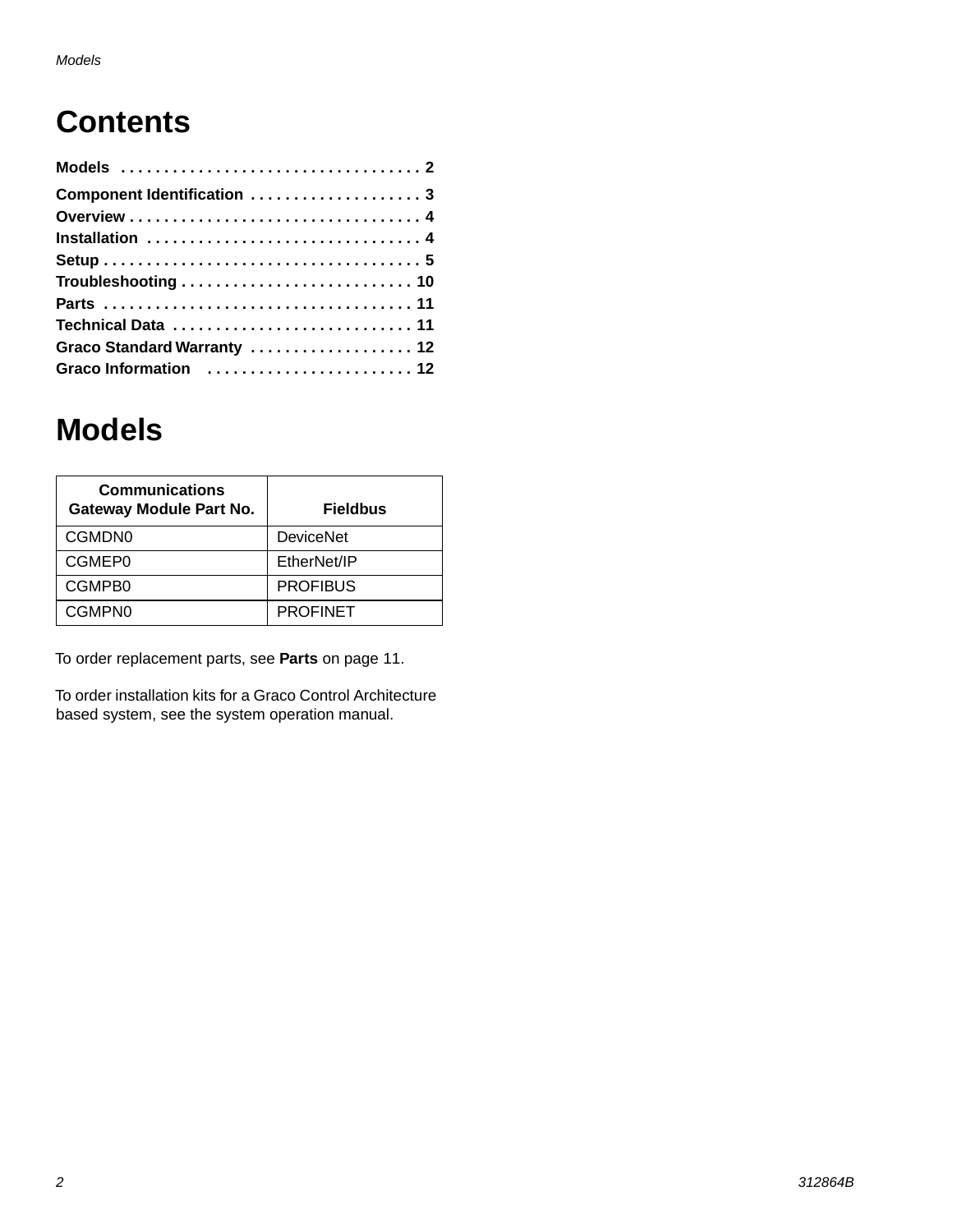### <span id="page-2-0"></span>**Component Identification**





#### **Key:**

- A Communications Gateway Module<br>B Base
- B Base<br>C Fieldt
- Fieldbus Connector
- D Module Connection Screws
- E Access Cover
- F Module Status LEDs
- G Fieldbus Status LEDs (see descriptions on page 6)
- CAN Connectors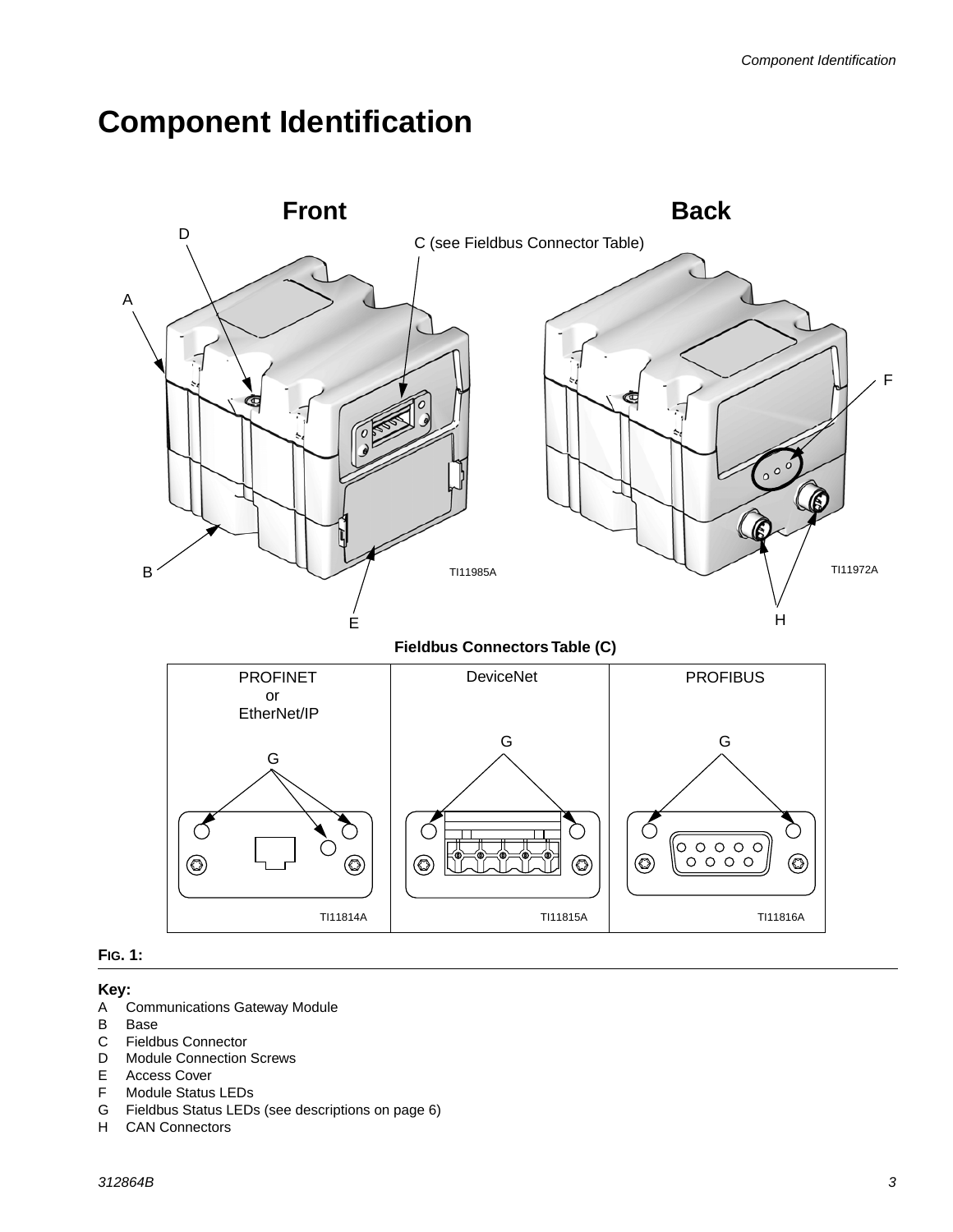## <span id="page-3-0"></span>**Overview**

### **Module Description**

The Communications Gateway Module (CGM) provides a control link between Graco Control Architecture based systems and a selected fieldbus. This provides the means for remote monitoring and control by external automation systems.

Data provided by the CGM to the fieldbus depends on which Graco Control Architecture based system and fieldbus are connected. A data map supplied on a map token is defined for this pairing. Once the data map has been loaded into the CGM, it is stored internally, and the map token is no longer required for operation.

### **Data Exchange**

Data is available by block transfer, cyclic transfer, change of state triggered, and explicit access to individual attributes as defined by the fieldbus specification.

#### **NOTE:**

The following system network configuration files are available at www.graco.com

- EDS file: DeviceNet or Ethernet/IP fieldbus networks
- GSD file: PROFIBUS fieldbus networks
- SDML: PROFINET fieldbus networks

### **Module Status LED Signals**

| <b>Signal</b>       | <b>Description</b>                   |
|---------------------|--------------------------------------|
| Green on            | System is powered up                 |
| Yellow              | Internal communication in progress   |
| Red<br>Solid        | <b>CGM</b> hardware failure          |
| *Red<br>(7 flashes) | Data map load failure                |
|                     | Incorrect data map for fieldbus type |
|                     | No data map loaded                   |

\*The red LED (F) will flash a code, pause, then repeat. See **Diagnostic Information** on page 10.

#### **NOTE:**

Verify that you are using the correct token for your system and reinstall token. If fails, order new token.

### **Module Requirements**

#### **Power Supply**

The CGM requires a 12-30 VDC @ 0.2 A power supply. Refer to the system manual for system level power supply guidelines.

#### **Environment Conditions**

Refer to the system manual for guidelines regarding environment conditions for the CGM.

### <span id="page-3-1"></span>**Installation**

The CGM is available for use with all Graco Control Architecture based systems that have compatible design. Each CGM requires the following to operate in a system:

- Mounting hardware
- Map token
- Fieldbus files

If your system is compatible for use with a CGM, install the supplied CGM as explained in the system operation manual or installation kit manual.

If the CGM is offered only as an accessory for your system, see **Accessories** in the system operation manual for available CGM kits.

### **Connect Cables**

If your system is supplied with the CGM and required components, connect cables as explained in the system operation manual.

If the CGM is offered as an accessory for your system, connect cables as explained in the CGM mounting kit manual.

#### *NOTICE*

Route cables to avoid interference with moving parts.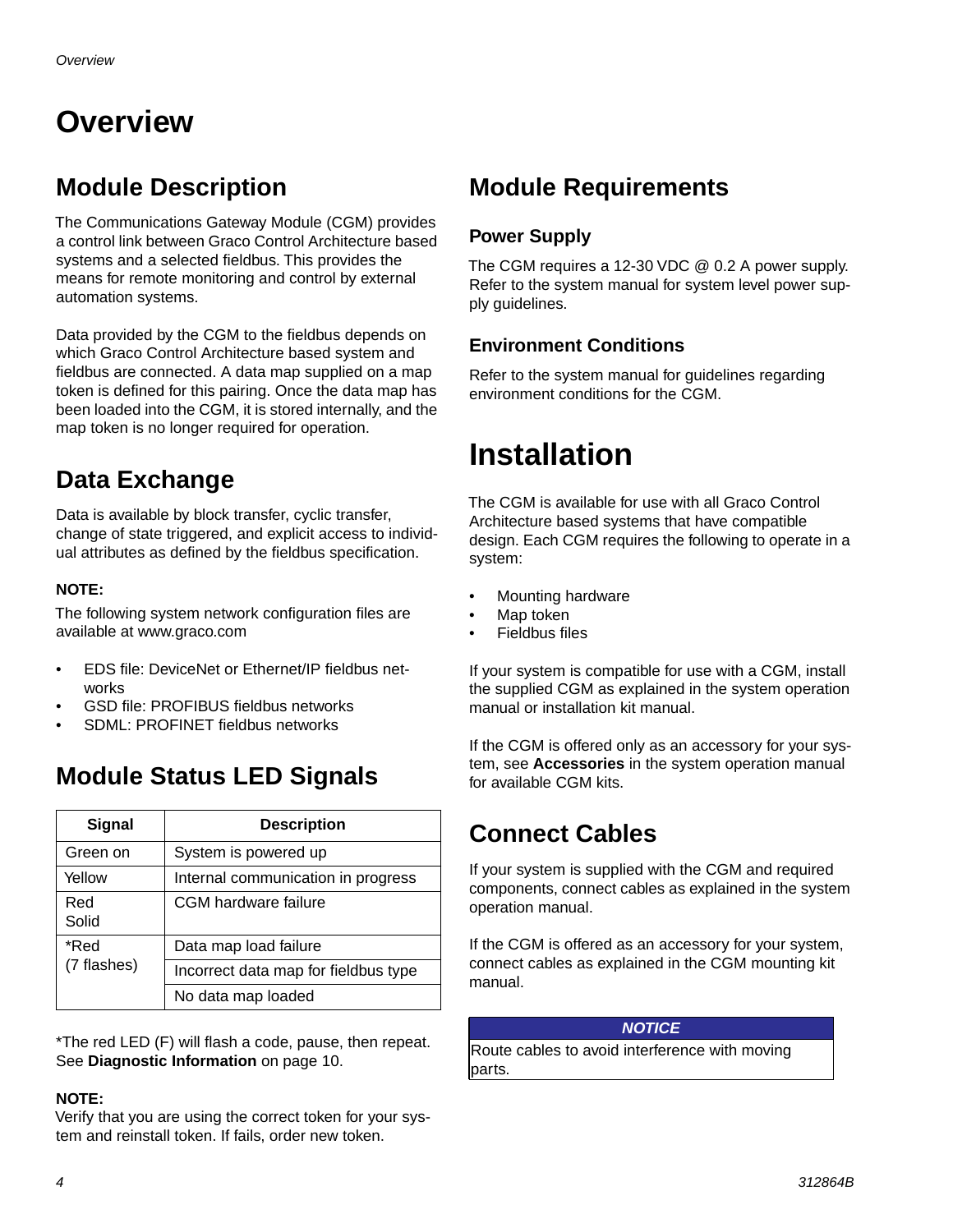### <span id="page-4-0"></span>**Setup**

### **Install or Update Data Map**

#### **NOTE:**

The fieldbus connection is temporarily disabled during the installation or update of a map token.

- 1. Ensure system is inactive.
- 2. Remove access cover (E).



**FIG. 2**

3. Insert and press map token (T) firmly into slot.



4. Press and hold the map upload push button (M) for three seconds. The red LED (L) will flash twice, pause, and repeat once after the data map is successfully uploaded. This may take up to 10 seconds.

#### **NOTE:**

The rotary switch (S) has no function for the CGM.

- 5. Remove token (T). Store in a safe place.
- 6. Replace access cover (E).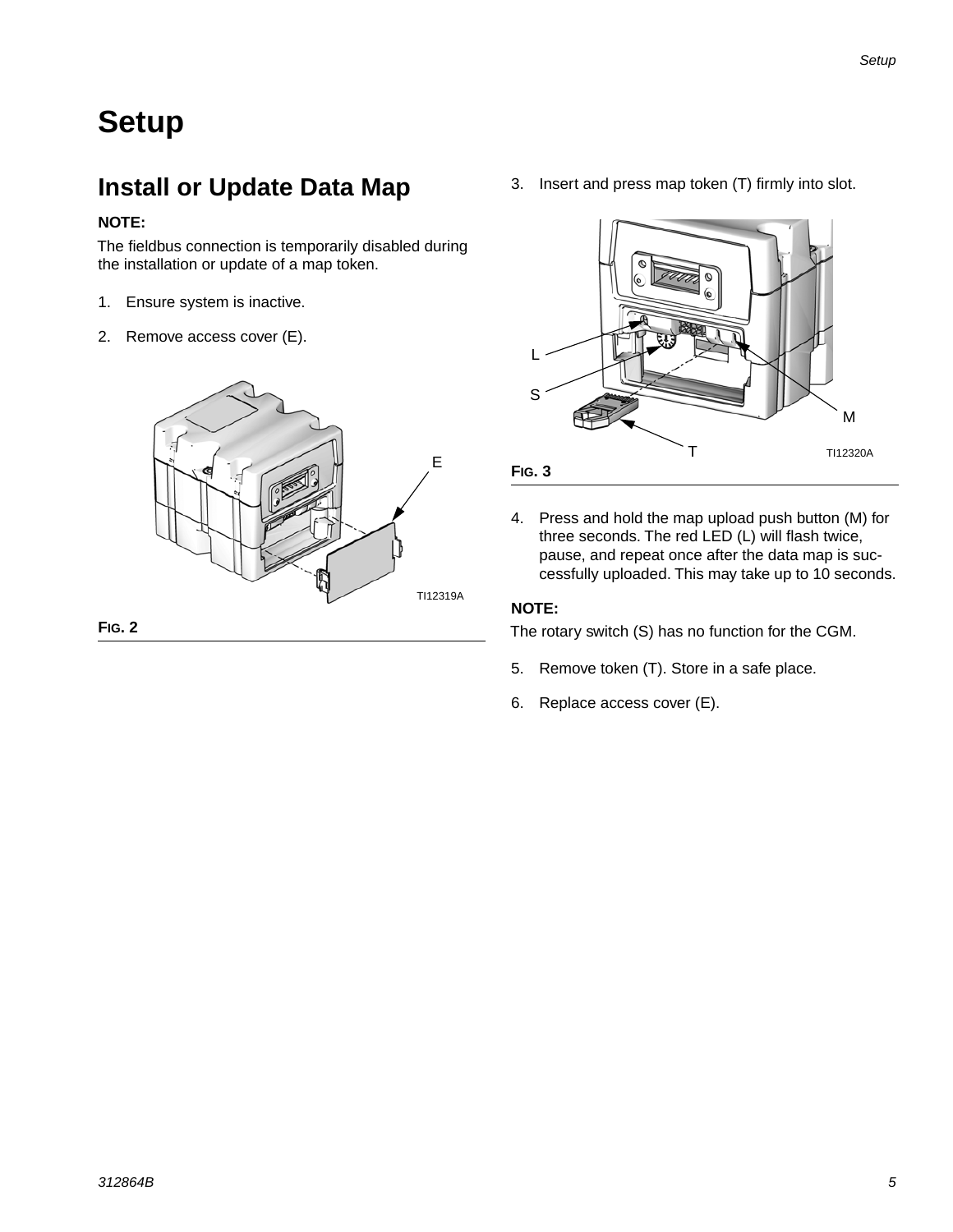### **Fieldbus Connectors**

#### **PROFINET**



The Ethernet interface operates at 100Mbit, full duplex, as required by PROFINET. The Ethernet interface is auto polarity sensing and auto-crossover capable.

#### **Network Status (NS)**

| <b>State</b>          | <b>Description</b> | <b>Comments</b>                                                               |
|-----------------------|--------------------|-------------------------------------------------------------------------------|
| Off                   | Offline            | - No power<br>- No connection with IO Controller                              |
| Green                 | On-line, (RUN)     | - Connection with IO Controller established<br>- IO Controller with RUN state |
| <b>Flashing Green</b> | On-line, (STOP)    | - Connection with IO Controller established<br>- IO Controller in STOP state  |

#### **Module Status (MS)**

| <b>State</b>          | <b>Description</b>                       | <b>Comments</b>                                               |
|-----------------------|------------------------------------------|---------------------------------------------------------------|
| Off                   | Not initialized                          | No power or module in "SETUP" or "NW_INIT" state              |
| Green                 | Normal operation                         | Diagnostic event(s) present                                   |
| <b>Flashing Green</b> | Initialized, diagnostic event(s) present | Used by engineering tools to identify node on net-<br>work    |
| Red                   | <b>Exception error</b>                   | Module in state "EXCEPTION"                                   |
| Red (1 flash)         | Configuration error                      | Expected Identification differs from Real Identifica-<br>tion |
| Red (2 flashes)       | <b>IP Address not set</b>                | Set IP address via system monitor or DNS server               |
| Red (3 flashes)       | Station Name not set                     | Set Station Name via system monitor                           |
| Red (4 flashes)       | Major Internal Error                     | Cycle system power; replace module                            |

#### **Link/Activity (Link)**

| <b>State</b>    | <b>Description</b>                         |
|-----------------|--------------------------------------------|
| Off             | No Link, no communication present          |
| Green           | Link established, no communication present |
| Green, flashing | Link established, communication present    |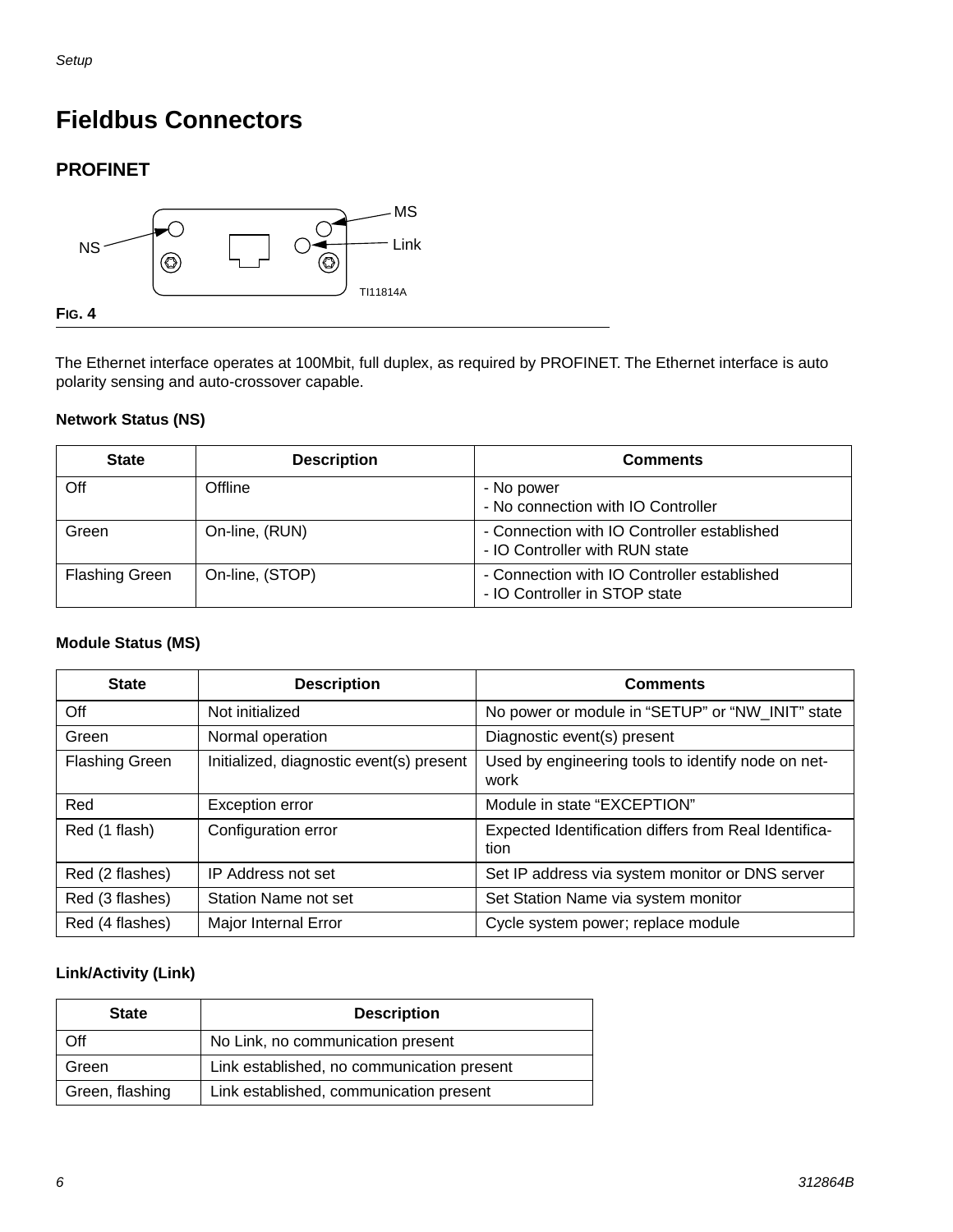#### **EtherNet/IP**



The Ethernet interface operates at 100Mbit, full duplex, as required by PROFINET. The Ethernet interface is auto polarity sensing and auto-crossover capable.

#### **Network Status (NS)**

| <b>State</b>          | <b>Description</b>                                              |
|-----------------------|-----------------------------------------------------------------|
| Off                   | No power or no IP address                                       |
| Green                 | On-line, one or more connections established (CIP Class 1 or 3) |
| <b>Flashing Green</b> | On-line, no connections established                             |
| Red                   | Duplicate IP address, FATAL error                               |
| <b>Flashing Red</b>   | One or more connections timed out (CIP Class 1 or 3)            |

#### **Module Status (MS)**

| <b>State</b>          | <b>Description</b>                              |
|-----------------------|-------------------------------------------------|
| Off                   | No power                                        |
| Green                 | Controlled by a Scanner in Run state            |
| <b>Flashing Green</b> | Not configured, or Scanner in Idle state        |
| Red                   | Major fault (EXCEPTION-state, FATAL error etc.) |
| <b>Flashing Red</b>   | Recoverable fault(s)                            |

#### **LINK/Activity (Link)**

| <b>State</b>          | <b>Description</b>   |
|-----------------------|----------------------|
| Off                   | No link, no activity |
| Green                 | Link established     |
| <b>Flashing Green</b> | Activity             |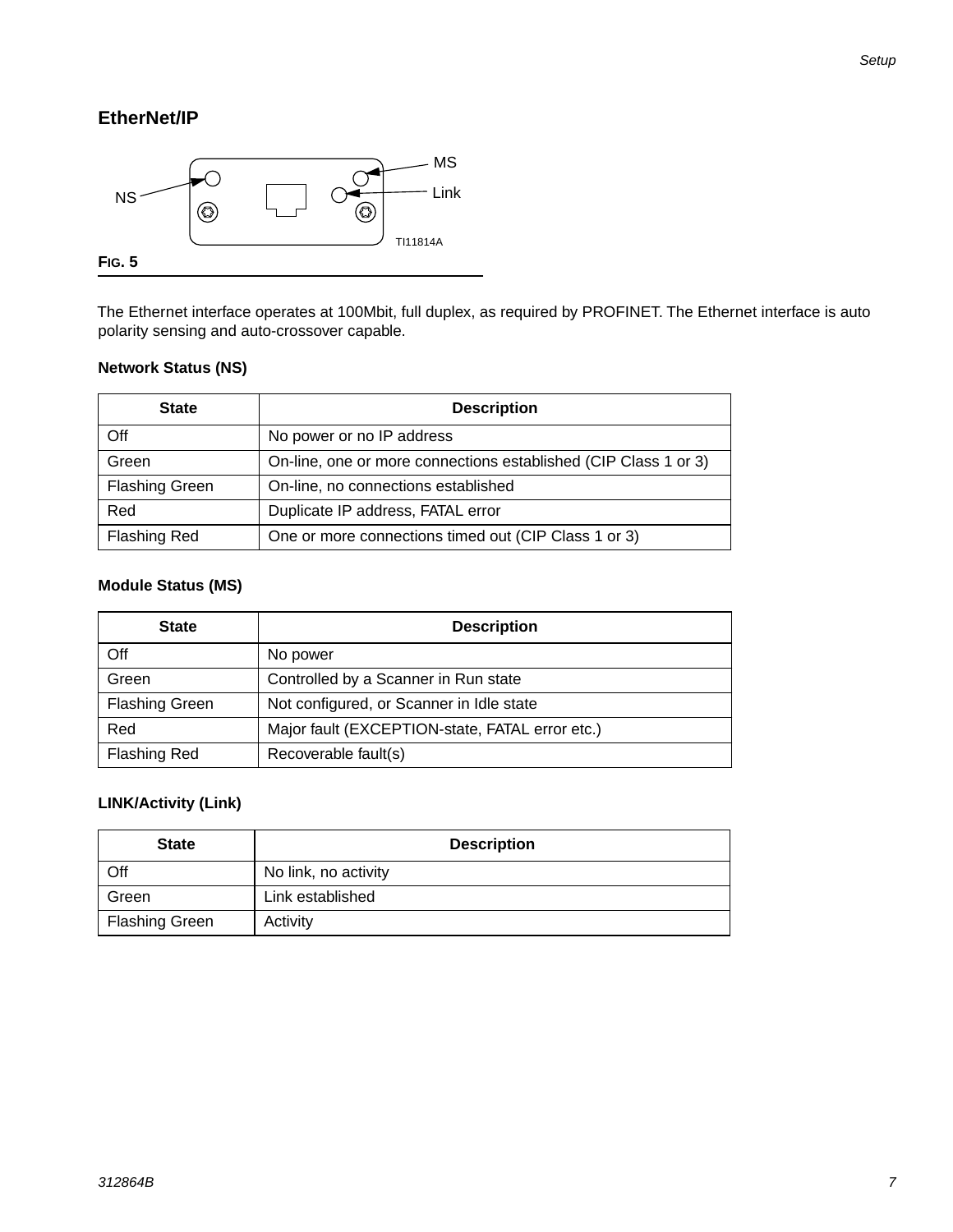### **DeviceNet**



#### **FIG. 6**

#### **Network Status (NS)**

| <b>State</b>                    | <b>Description</b>                               |
|---------------------------------|--------------------------------------------------|
| Off                             | Not online / No power                            |
| Green                           | On-line, one or more connections are established |
| <b>Flashing Green</b><br>(1 Hz) | On-line, no connections established              |
| Red                             | Critical link failure                            |
| Flashing Red (1 Hz)             | One or more connections timed-out                |
| <b>Alternating Red/Green</b>    | Self test                                        |

#### **Module Status (MS)**

| <b>State</b>                 | <b>Description</b>                                                   |
|------------------------------|----------------------------------------------------------------------|
| Off                          | No power or not initialized                                          |
| Green                        | Initialized                                                          |
| Flashing Green (1 Hz)        | Missing or incomplete configuration, device needs com-<br>missioning |
| Red                          | Unrecoverable Fault(s)                                               |
| Flashing Red (1 Hz)          | Recoverable Fault(s)                                                 |
| <b>Alternating Red/Green</b> | Self test                                                            |

#### **DeviceNet Connector (DC)**

| Pin | <b>Signal</b> | <b>Description</b>          |
|-----|---------------|-----------------------------|
|     | V-            | Negative bus supply voltage |
|     | CAN L         | CAN low bus line            |
|     | <b>SHEILD</b> | Cable shield                |
|     | CAN H         | CAN high bus line           |
| 5   | V+            | Positive bus supply voltage |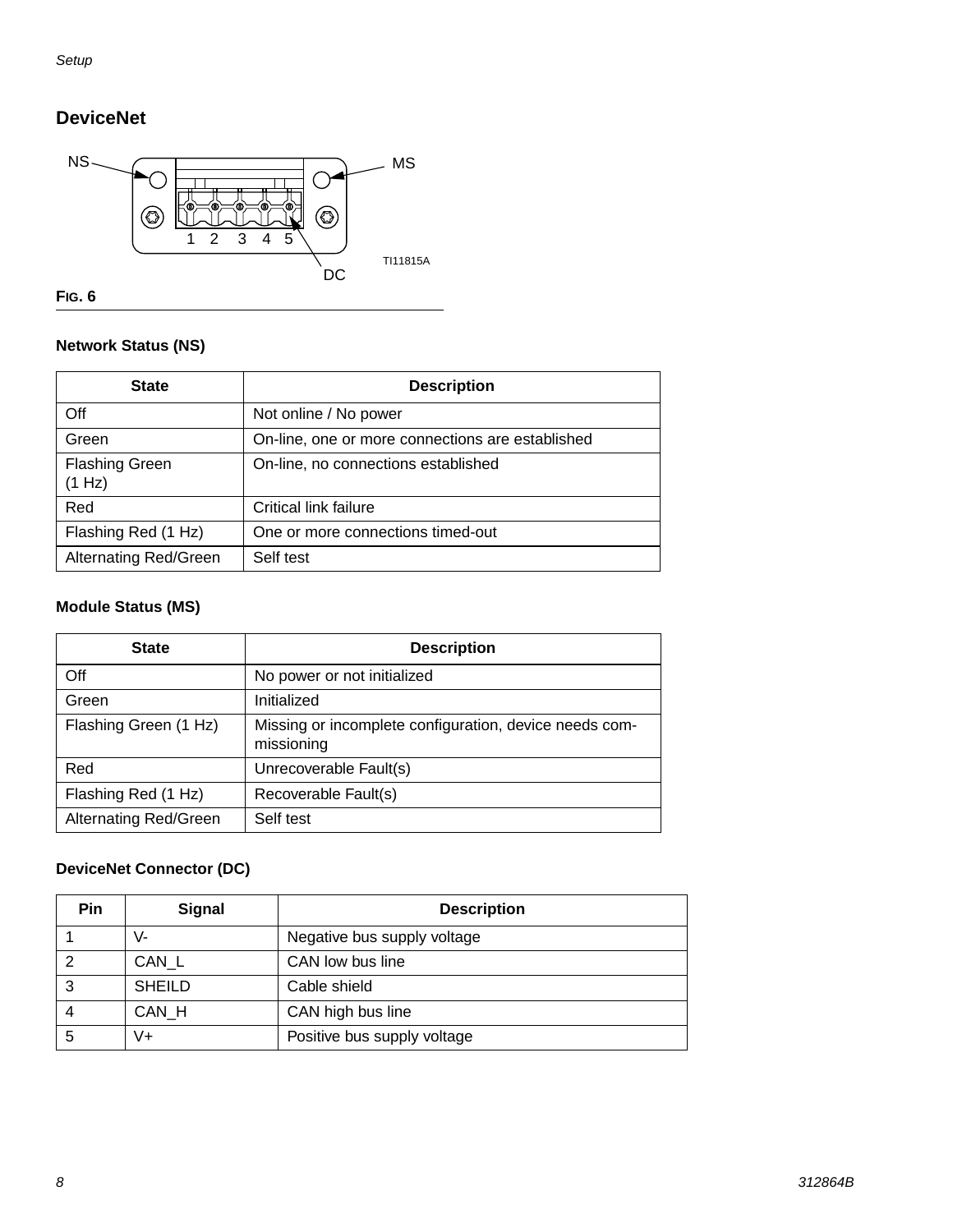#### **PROFIBUS**



**FIG. 7**

#### **Operation Mode (OP)**

| <b>State</b>                       | <b>Description</b>                  |
|------------------------------------|-------------------------------------|
| Off                                | Not online / No power               |
| Green                              | On-line, data exchange              |
| <b>Flashing Green</b>              | On-line, clear                      |
| <b>Flashing Red</b><br>$(1$ flash) | Parameterization error              |
| <b>Flashing Red</b><br>(2 flashes) | <b>PROFIBUS Configuration error</b> |

#### **Status Mode (ST)**

| <b>State</b>          | <b>Description</b>                       |
|-----------------------|------------------------------------------|
| Off                   | No power or not initialized              |
| Green                 | Initialized                              |
| <b>Flashing Green</b> | Initialized, diagnostic event(s) present |
| Red                   | <b>Exception error</b>                   |

#### **PROFIBUS Connector (DC)**

| <b>Pin</b> | Signal         | <b>Description</b>                                                                                                 |
|------------|----------------|--------------------------------------------------------------------------------------------------------------------|
|            |                |                                                                                                                    |
| 2          |                |                                                                                                                    |
| 3          | <b>B</b> Line  | Positive RxD/TxD, RS485 level                                                                                      |
| 4          | <b>RTS</b>     | Request to send                                                                                                    |
| 5          | <b>GND Bus</b> | Ground (isolated)                                                                                                  |
| 6          | +5V Bus Output | +5V termination power (isolated)                                                                                   |
| 7          |                |                                                                                                                    |
| 8          | A Line         | Negative RxD/TxD, RS485 level                                                                                      |
| 9          |                |                                                                                                                    |
| Housing    | Cable Shield   | Internally connected to the Anybus protective earth via<br>cable shield filters according to the PROFIBS standard. |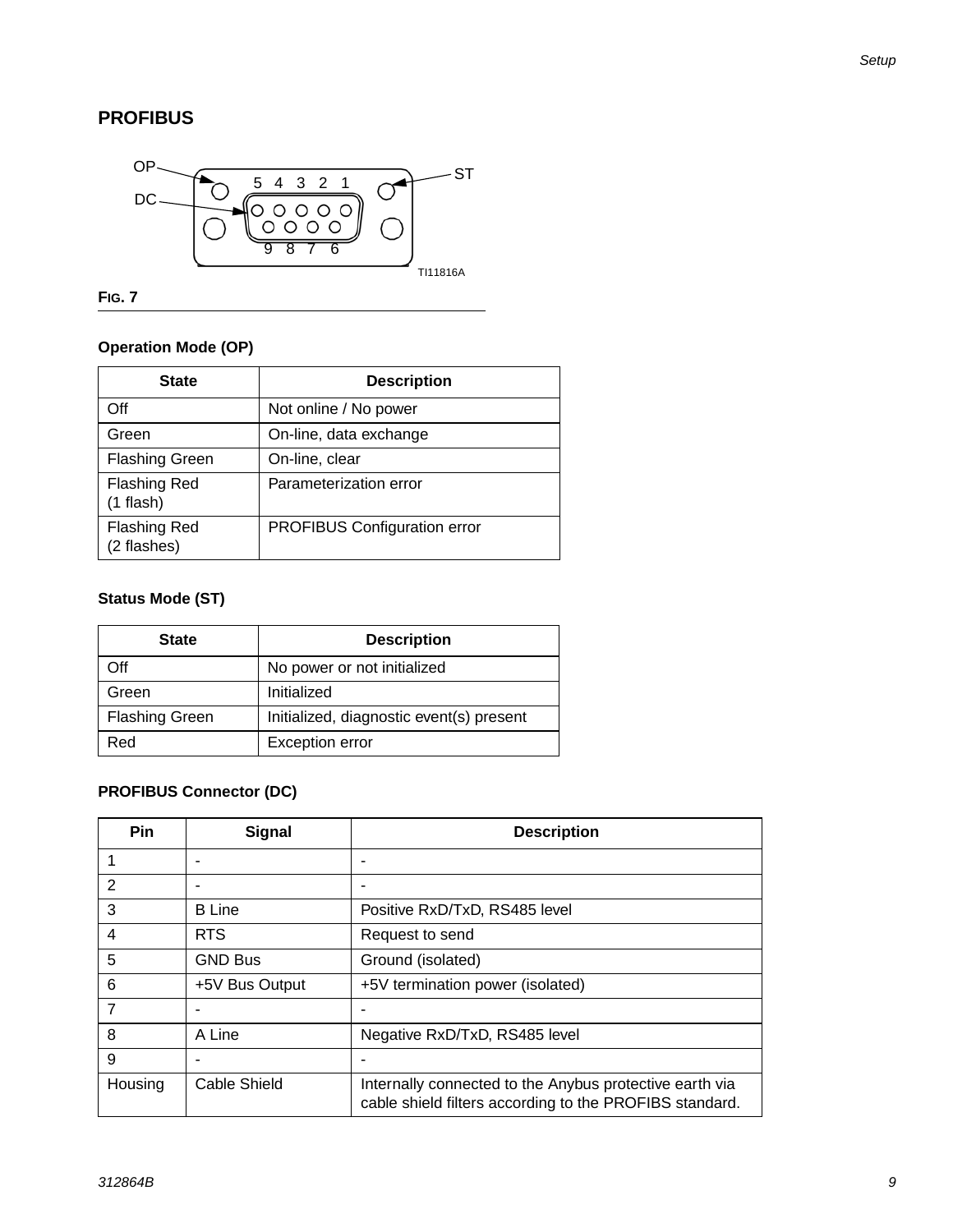### <span id="page-9-0"></span>**Troubleshooting**

### **Diagnostic Information**

| <b>Module Status LED Signal</b> | <b>Diagnosis</b>                     | <b>Solution</b>                                         |
|---------------------------------|--------------------------------------|---------------------------------------------------------|
| Red (7 flashes)                 | Data map load failure                | Verify that you are using the correct                   |
|                                 | Incorrect data map for fieldbus type | token for your system type and rein-                    |
|                                 | No data map loaded                   | stall token. If installation fails, order<br>new token. |

The red LED (F) will flash a code, pause, then repeat.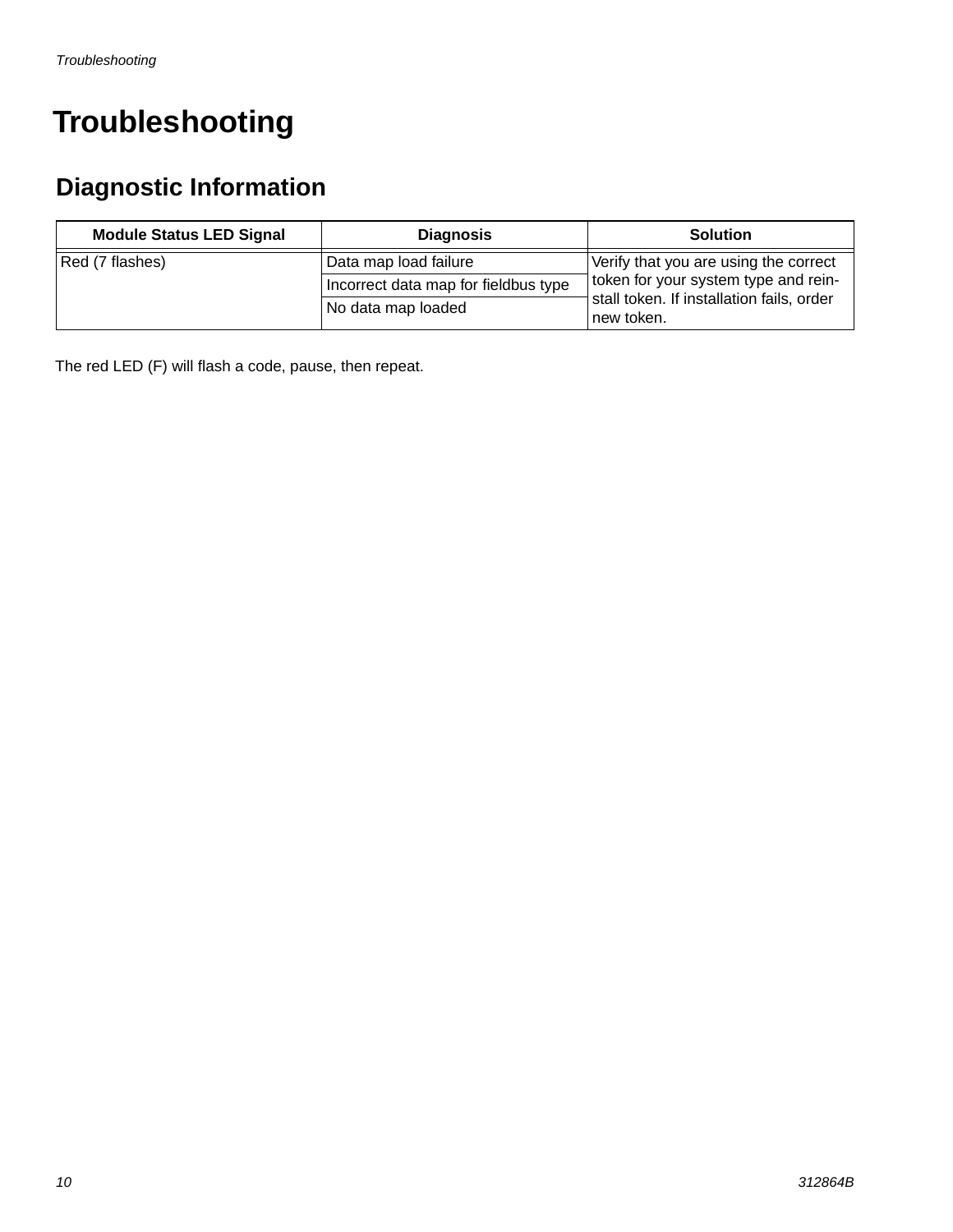$\sim$ 

### <span id="page-10-0"></span>**Parts**

### **CGMPB0, CGMPN0, CGMEP0, CGMDN0**



#### **Parts**

|     |   |        |                                        | Qty            |
|-----|---|--------|----------------------------------------|----------------|
|     |   |        | Ref Part No. Description               | ٠              |
| A   | A |        | 15V759 MODULE, Gateway,                | 1              |
|     |   |        | DeviceNet; CGMDN0 only                 |                |
|     |   |        | 15V760 MODULE, Gateway,                | 1              |
|     |   |        | EtherNet/IP; CGMEP0 only               |                |
|     |   |        | 15V761 MODULE, Gateway,                | 1              |
|     |   |        | PROFIBUS; CGMPB0 only                  |                |
|     |   |        | 15V762 MODULE, Gateway,                | 1              |
|     |   |        | PROFINET; CGMPN0 only                  |                |
|     | B | 289697 | Base                                   | 1              |
| ∠ B | D |        | 114135 SCREW, mounting, module connec- | $\overline{2}$ |
|     |   |        | tion                                   |                |
|     | Е |        | 277674 COVER, access                   |                |

### <span id="page-10-1"></span>**Technical Data**

| Category           | Data                        |
|--------------------|-----------------------------|
| Power requirements | 12-30 VDC @ 0.2 A           |
| Weight             | $12.8 \text{ oz.}$          |
| Dimensions         | 4.3 in. x 3.8 in. x 3.8 in. |